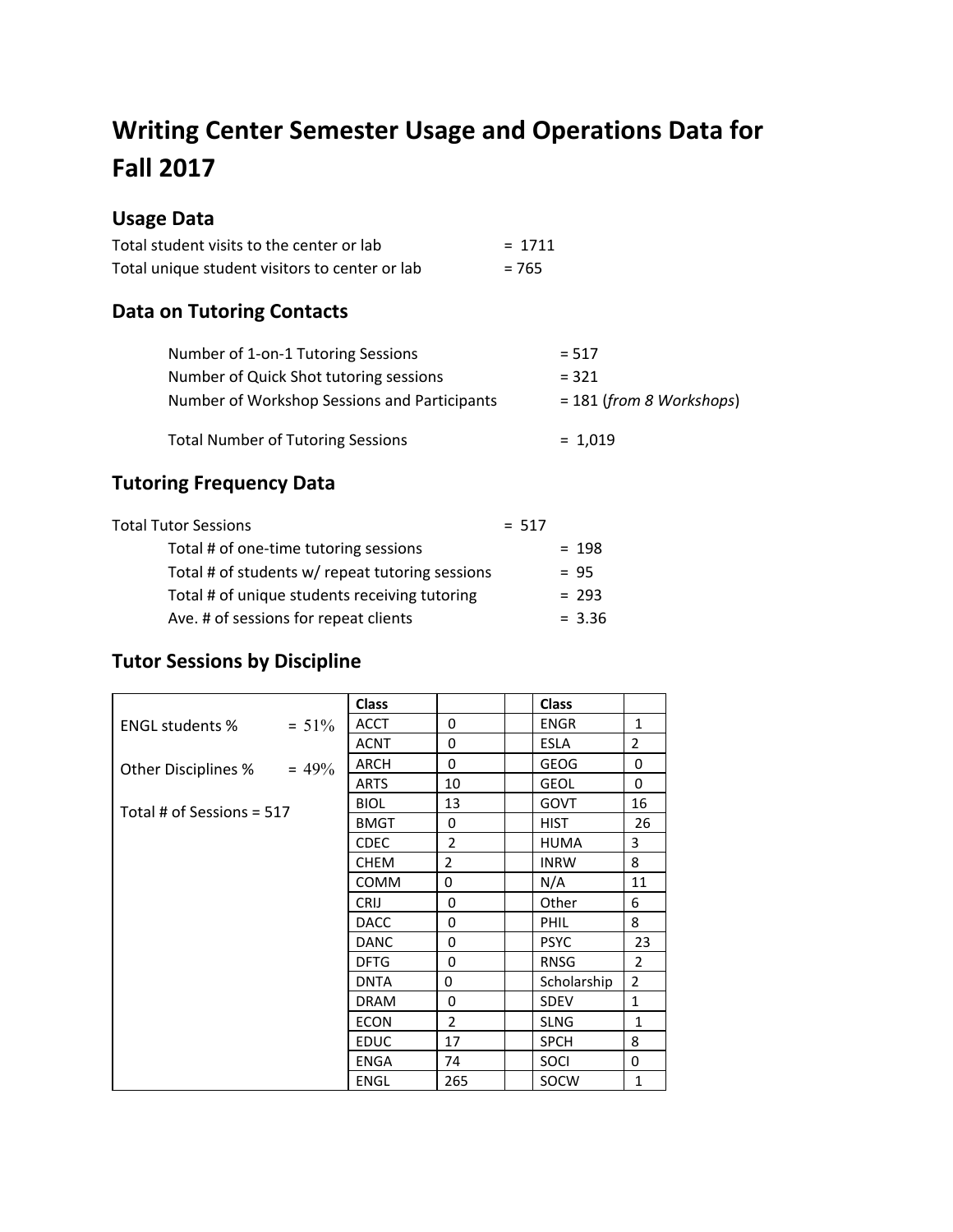### **Orientations**

Number of Student Orientations = 16 Estimated Number of Students Oriented= 319



## **Required vs Non-Required Tutoring %**

33.5% required

66.5% not required

### **Face-to-Face vs. Online Tutoring**

96 % of sessions were face-to-face

or 20 of 517 online sessions

#### **Who Do We Tutor**

97% students tutored

or 503 of 517 sessions were for students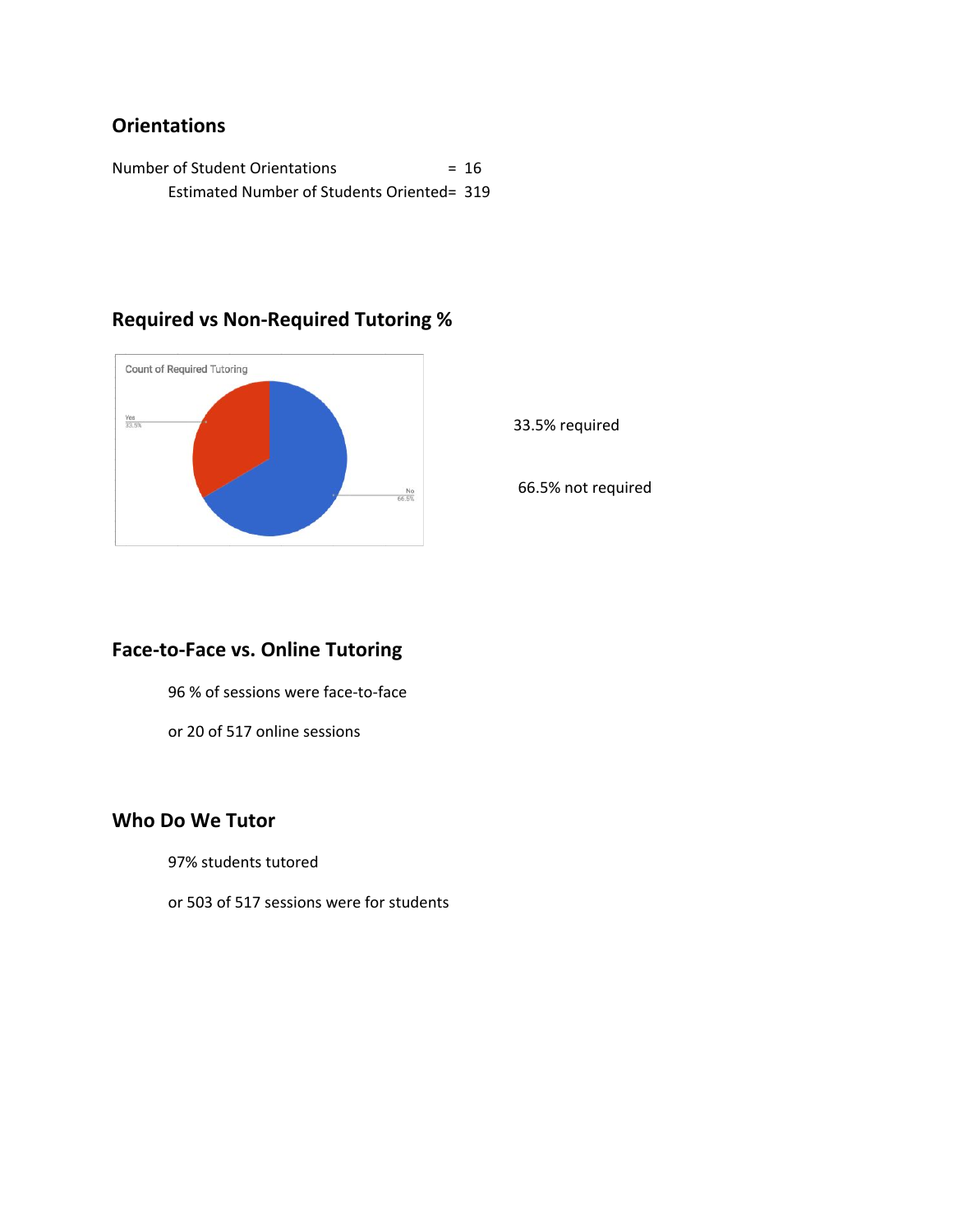### **Tutor Session Feedback from Students**

Scale:  $1 = not helpful to 5 = very helpful$ 

90.5% = 5 very helpful (or 468 of 517) 7% = 4 helpful (or 37 of 517)

97.5% rated 4 or above.

#### **Sample of feedback from students**

I really appreciated Miss. Juliet and her way of her helping me understand details.

Cristal was able excellent. I'm excited to write my paper and bring it back.

I will be back.

Thank you! very grateful for your help Cristal.

Generated ideas and strategies to improve report. Very Helpful.

A J was very understanding ,very helpful , and respectful .

Very helpful and was easy to follow the instruction given.

Helped me think in how to better structure my sentence and paragraph with thesis sentence and topic sentences

Cristal's feedback will be critical to my success. Thanks!

crystal helped me out

it was painless to say, I will come back to work on my writing. I learned some things to work on and hope to expand on.

very helpful and explained everything really good

Very helpful with helping me find errors.Gave me feedback about what could be done differently Wesley really opened my eyes because I didn't even realize one of the problems of my essay was that I was switching between past tense and present tense. I appreciate him taking the time to go over my essay and his input to help me improve.

very informative.

AJ answered all my questions and cleared up any confusion I may have had on the subject matter. The tutoring I got from Juliet was very helpful. She gave me good feedback on my essay. She gave me the information I needed to change my essay and fix any errors.

His is very kind, and took the time to listen and correct my mistakes in a helpful and caring manner.

#### **Word Cloud of ALL Student Feedback on Tutoring Sessions**

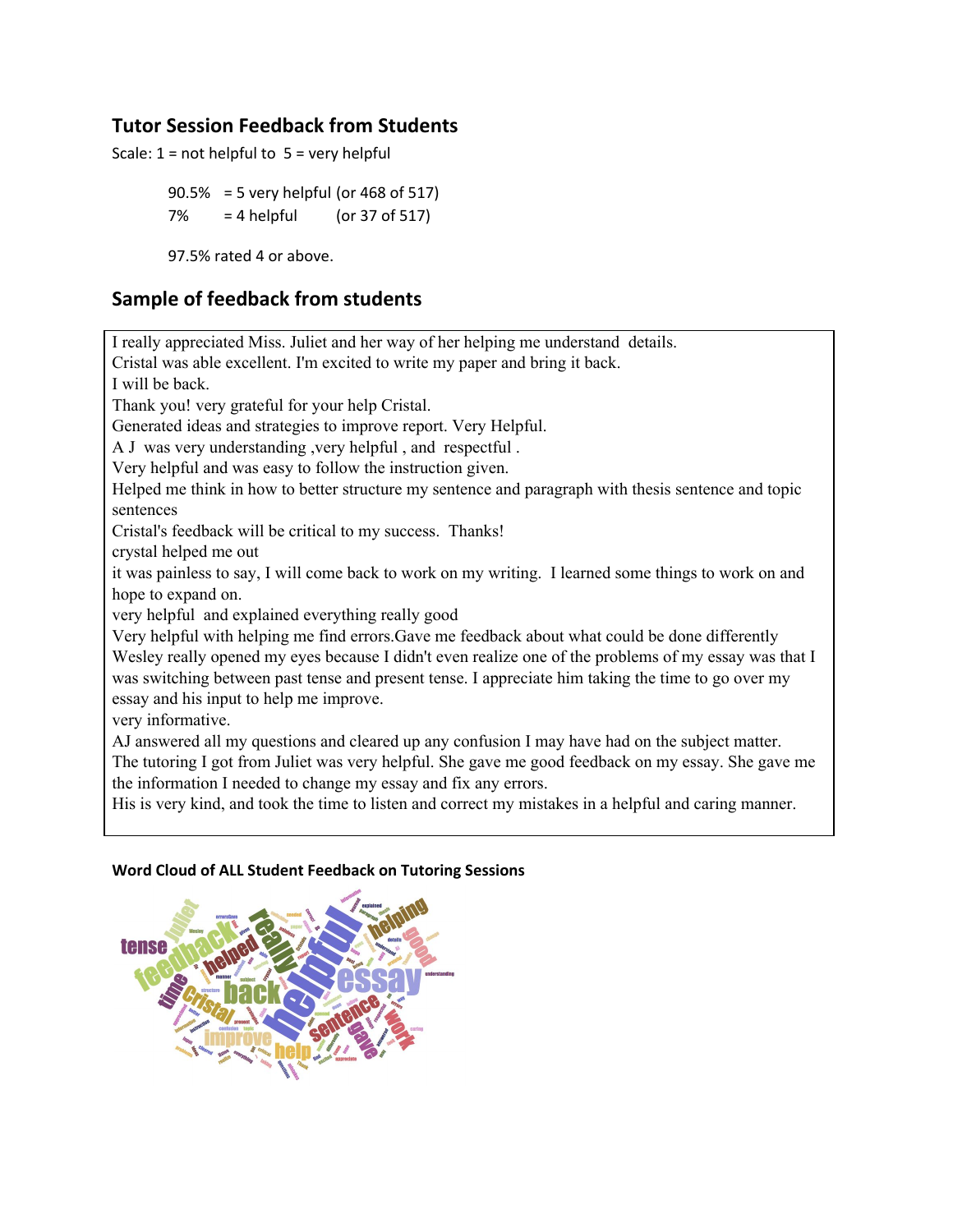## **Writing Center Staff Information**

| <b>Number of Academic Specialists</b> |       |       |
|---------------------------------------|-------|-------|
| Number of Hourly Tutors               |       | $= 6$ |
| Number of Work Study Tutors           |       | $=$ 3 |
| Number of QEP Tutors                  | $= 1$ |       |

#### Names of Writing Center Staff and Tutoring Level for Fall 2017: 15

| Name                            | <b>Status</b>                  | <b>CRLA Level</b> |
|---------------------------------|--------------------------------|-------------------|
| Juliet Trevino                  | Tutor                          | $Lvl$ 3+          |
| <b>Wesley Carerra</b>           | Tutor                          | $Lvl$ 3+          |
| Maria Chavez                    | Tutor                          | $Lvl$ 3+          |
| Carlos Lopez                    | Academic Program Specialist    | $Lvl$ 3+          |
| <b>Cristal Mendez</b>           | Tutor                          | $Lvl$ 3+          |
| Samantha Lerma                  | Tutor                          | $Lvl$ 3+          |
| Samantha Yarborough             | Work-study / tutor in training | n/a               |
| <b>Brittany Gonzales-Madsen</b> | Work-study / tutor in training | n/a               |
| AJ Arellano                     | Tutor                          | $Lvl$ 3+          |
| <b>Karen Briere</b>             | Tutor / QEP                    | n/a               |
| Jerry Hernandez                 | Work-study / Tutor in training | n/a               |
| Amber Meyer                     | Work-study / Tutor in training | n/a               |
| Sabrina Rivas                   | Work-study / Tutor in training | n/a               |